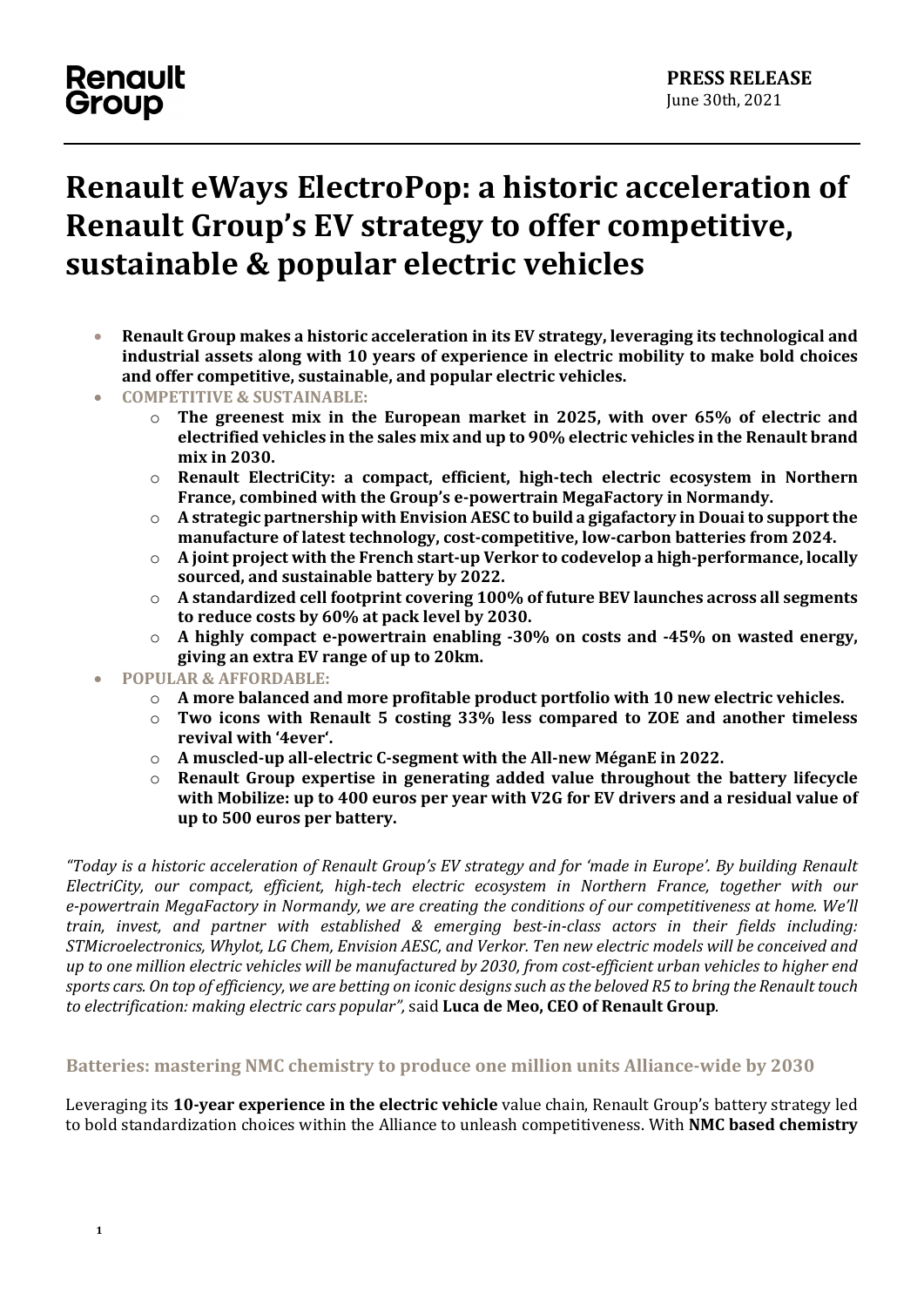(Nickel, Manganese & Cobalt) and a unique cell footprint, the Group will cover 100% of the future BEV launches across all segments. It will **cover all ranges with up to one million electric vehicles Alliance-wide by 2030**. This chemistry choice delivers a very **competitive ratio of cost per kilometer**, with up to **20% more range** compared to other chemistry solutions and a much better recycling performance.

#### At cell level, the Group will offer:

- As part of its EV strategy, Renault Group is partnering with **Envision AESC which will develop a gigafactory in Douai** with a capacity of 9 GWh in 2024 aiming at reaching 24 GWh by 2030. Close to Renault ElectriCity, Renault Group's partner will produce latest technology, cost-competitive, low-carbon and safe batteries for electric models, including the future Renault 5.

- Renault Group has also signed a Memorandum of Understanding to become shareholder of the **French start-up Verkor with a stake of over 20%**. The two partners intend to co-develop a **high-performance battery** suitable for the **C and higher segments** of the Renault range, as well as for the Alpine models. The partnership includes the development of a pilot production line in France for battery cells and module prototyping from 2022. In a second step, starting from 2026, Verkor aims to build the first **gigafactory** for high performance batteries in France, with an initial capacity of 10 GWh for the Renault Group, potentially rising to 20 GWh by 2030.

In less than 10 years, the Group will **drive its costs down step by step by 60% at pack level**, with a target below 100 dollars/kWh in 2025, and even under 80 dollars/kWh while preparing the arrival of **All Solid State Battery technology** within the Alliance in 2030.

#### **Powertrain: from sourcing to manufacturing in-house e-powertrain**

Renault Group keeps one step ahead of competition by being the **first OEM to develop its own e-motor** – with **no rare-earth** (no-permanent magnets) and based on electrically excited synchronous motor (**EESM**) technology, along with its own reducer –. Having already done most of the investment, the Group has been able to cut the battery cost by two over the past ten years and will divide it by two again in the upcoming decade. The Group will gradually embed **new technological improvements from 2024** on its EESM: stator hairpin, glued motor stack, brushless and hollow rotor shafts; lowering costs and improving the efficiency of the motor.

The Group has also signed a partnership with the **French Start-up** Whylot for an innovative automotive **axial flux e-motor**. This technology will first be applied on hybrid powertrains aiming to reduce the costs by 5% while saving up to 2.5g CO2 on WLTP (for B/C-segment passenger car). Renault Group will be the **first OEM to produce axial flux e-motor** on a large scale from 2025.

On Power Electronics, the Group will extend its value chain control by integrating the inverter, DC-DC and the onboard charger (OBC) into a unique box produced in-house. With a compact design, this One Box Project will be **800V compliant, with less parts to reduce the cost,** and will be used across all platforms and powertrains (BEV, HEV, PHEV) for further scale effect. Power modules for inverter, DC-DC and OBC will rely respectively on silicon carbide (**SiC**) and Gallium Nitride (**GaN**) thanks to our strategic **partnership signed with STMicroelectronics**.

On top of these new technologies, the Group is also working on a more **compact e-powertrain** called the allin-one system. This e-powertrain consists in integrating the e-motor, the reducer and the power electronics (One Box Project)in a single package: enabling **-45% volume** in total (equivalent to the volume of the currentgeneration Clio fuel tank), **-30% cost** of the overall powertrain (this saving in value being the equivalent of the e-motor cost), and **-45% on wasted energy** on WLTP giving an extra EV range of up to 20km.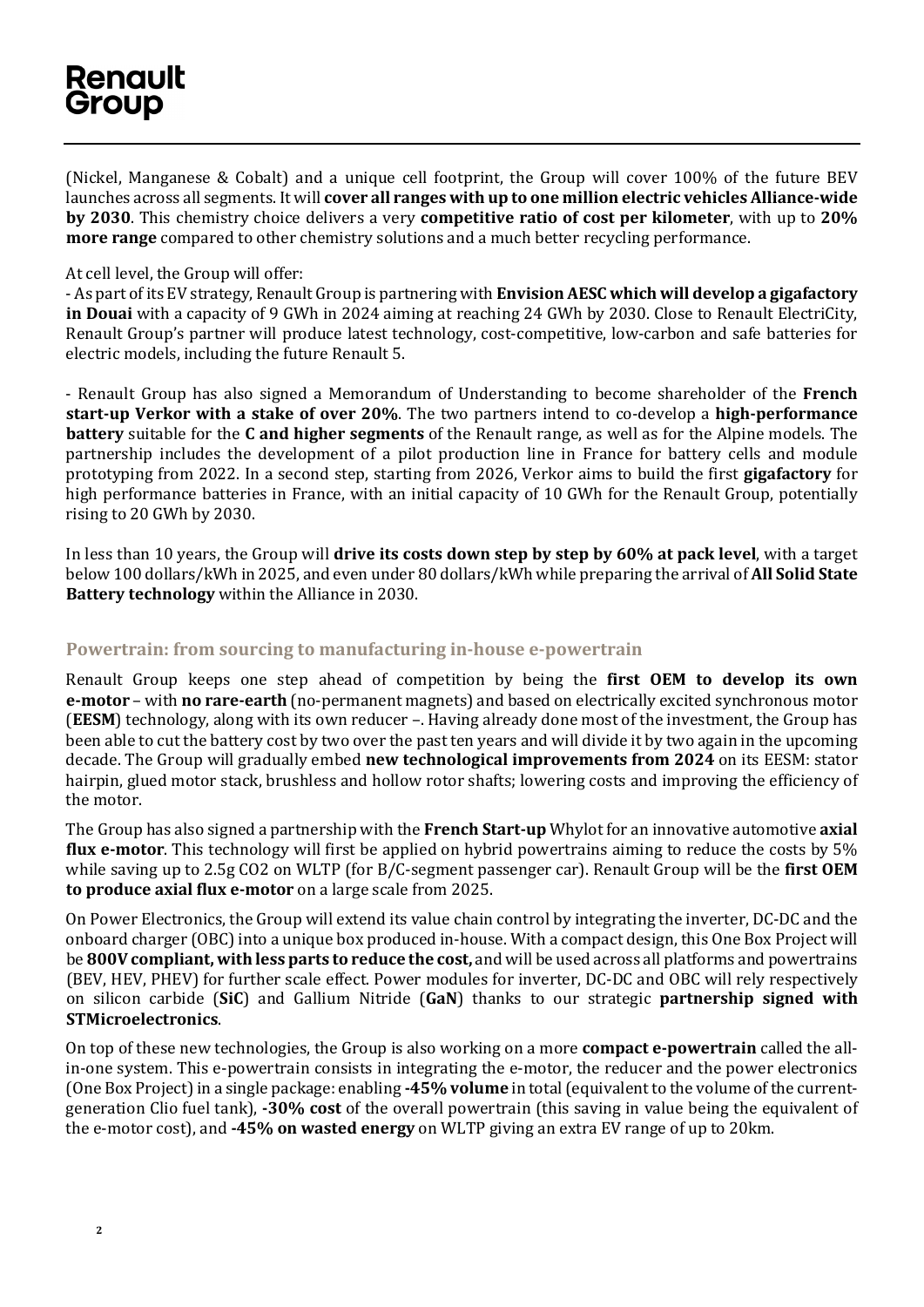### **EV-native platforms: delivering high efficiency & optimum range at competitive cost**

With **CMF-EV** and **CMF-BEV** the Group capitalizes on its 10 years of EV experience making dedicated EV platforms.

For the **C and D segment**, the **CMF-EV** platform offers an enhanced driving pleasure with unparalleled performances. This platform will represent **700.000 units at the Alliance** level by 2025. CMF-EV offers a range up to **580 km WLTP** with very low energy consumption. This performance is the result of the deep knowledge of Renault Group's and Nissan's engineers working on reduced friction, weight reduction and a **state-of-the-art thermal management**.

The architecture pushes the boundaries enabling **greater roominess** with all the technical elements in the engine bay and removes all crossing cables from the rear to the front and **reduces weight and cost**. The heating ventilation and air conditioning is also located in the engine bay, allowing a thinner dashboard design.

In addition to these enhancements CMF-EV offers **great driving pleasure** thanks to its low centre of gravity and ideal weight distribution, a very low steering ratio allowing quick vehicle response and a multi-link rear suspension. The All-new MéganE produced in Douai is based on the CMF-EV platform.

For the **B-segment**, **CMF-BEV** will allow the Renault Group to make affordable BEVs for everyone. This brandnew platform will **reduce the vehicle cost by -33%** compared to the current generation ZOE. This has been achieved with the interchangeability of the battery module, a right-sized powertrain of 100kW at lower cost, and all non-EV components caried-over from the CMF-B platform and its 3 million vehicles per year by 2025. CMF-BEV will be affordable with great performances offering up to **400km in WLTP**, with no compromise on design, acoustics and driving behaviour. This platform will also feature the Group's innovation Plug & Charge base on the NF-C 15118 regulation.

#### **Operations: making competitive electric vehicles made in France**

On June 9th, 2021, the Group announced the creation of **[Renault ElectriCity](https://en.media.renaultgroup.com/news/renault-group-creates-renault-electricity-the-electric-industrial-pole-of-northern-france-0557-989c5.html)** to offer cars "**made in France"**. This new legal entity in northern France gathers the three Renault plants of **Douai, Maubeuge and Ruitz**, as well as a strong ecosystem of supplier facilities. As early as 2024, it will be supplied with cost-competitive batteries by the **gigafactory of [Envision-AESC](https://en.media.renaultgroup.com/news/renault-group-places-france-at-the-heart-of-its-industrial-strategy-for-ev-batteries-55b2-989c5.html)** in Douai. Ideally located, it is **in the heart of European BEV demand,** as France, United Kingdom, Germany, Italy, and Spain will represent around two thirds of the total in 2025.

Embodying a successful transition from traditional, internal-combustion engines into electric powertrains, this industrial ecosystem involves the creation of **700 new jobs by the end of 2024**. Together with AESC Envision and Verkor, Renault Group will create **4,500 direct jobs in France by 2030**.

Being the largest production centre dedicated to electric vehicles in Europe, this single entity enables Renault Group to make these plants the most competitive and efficient production unit for electric vehicles in Europe, with **400,000 vehicles produced per year by 2025** and **production cost downsized to ~3%** of the value of the vehicle.

### **Battery lifecycle: generating additional value throughout the lifecycle**

Renault Group is the first carmaker to act on the entir[e life cycle of the battery.](https://www.renaultgroup.com/infographie-interactive/en/) It has developed solid expertise and goes even further with **Mobilize** to increase their durability, extend their uses and generate additional value at each step of the lifecycle.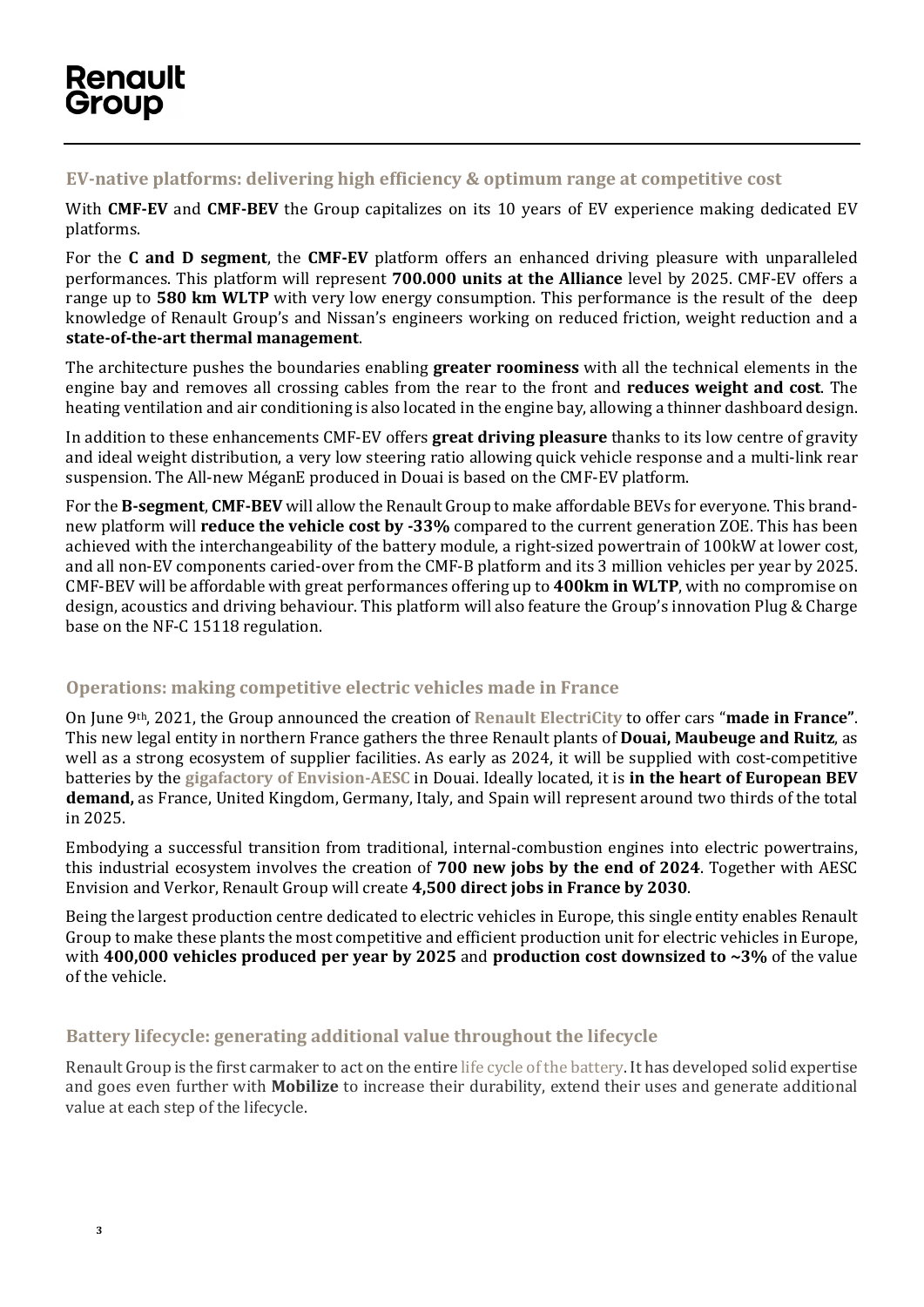- During the **first life** of the battery in the vehicle, the Group is developing solutions for **Vehicle-to-grid** *(also called V2G)* that enable energy to be pushed back to the power grid from the battery of an electric car. Grid operators are very interested in these power storage solutions brought by car battery to balance load at all times. This way, a car connected 8 hours per day could generate a value potentially up to **400 euros per year**  through V2G, allowing EV drivers to offset part of their annual leasing cost and Renault to capture recurrent profits related to car fleets.

- At the end of their first life in the vehicle, batteries may still contain around two thirds of their capacity and can be reused for a **second life**. Mobilize is developing new applications around **stationary battery storage** to manage punctual power needs, mobile electricity storage or generators for use in other industries. Renault is pioneering this market and has defined a unique industrial setup to lead this market in Europe : the **collection** of end-of-life batteries with the support of its dealer network, the ability to **appraise the fair value** of batteries thanks to real-time technical monitoring, and the industrial **capacity to refurbish batteries** at competitive prices and **repackage** the upcoming 250 000 units of Zoe leased batteries.

Expanding the value chain, the Group plans to collaborate with car rating agencies so that the **residual value** of batteries is taken into account in used-car market transactions for **a value up to 500 euros per car**. To reassure owners of second-hand electric vehicles, Mobilize will offer '**health certificate'** (for State Of Health monitoring), battery warranty extension contracts, and trade-in offers made possible by the connected vehicle.

- **End-of-life:** Through its subsidiary Indra and longstanding partnership with Veolia, the Group benefits from a **robust know-how in EV battery collection and recycling**. It has already recycled 75 MWh cumulated capacity in batteries half of which in 2020 only. Going even further, the Group is deploying retrofitting, battery re-using, dismantling and recycling facilities through its **[Re-Factory](https://en.media.renaultgroup.com/news/groupe-renault-creates-the-first-european-factory-dedicated-to-the-circular-economy-of-mobility-in-flins-4f79-989c5.html) project in Flins** with the objective to generate more than **1 billion euros of turnover** from end-of-life and recycling activities by 2030. Going further in recycling, the consortium recently announced with **[Solvay and Veolia](https://en.media.renaultgroup.com/news/groupe-renault-veolia-solvay-join-forces-to-recycle-end-of-life-ev-battery-metals-in-a-closed-loop-1564-989c5.html)** enables the recovering of strategic battery materials such as cobalt, nickel and lithium with a very high efficiency and battery-grade quality, so they can be reused in the production of new car batteries.

Evolutions in its overall battery collection and recycling process will allow Renault Group to **divide the net cost of recycling by three by 2030**, and secure an alternative and sustainable sourcing of battery materials at a competitive cost for part of its needs, while preserving these natural resources.

#### **Line-up: Electro-pop cars**

The Group will make the best out of its dedicated EV platforms, launching **10 new battery-electric vehicles by 2025**, seven of them will be for the Renault brand. The iconic Renault 5 with a modern and electric twist will be made in Northern France, from battery to e-powertrain to assembly, on the brand-new CMF-BEV platform, by Renault ElectriCity.

The Group will also revive another magic, **iconic star currently named '4ever'** signifying the intention to make it a timeless classic. Renault Group will also **muscle-up on an all-electric C-segment,** firstly with the **All-new MéganE next year**. On the avant-garde, the **Alpine 'dream garage'** unveiled in January is coming true, starting in 2024.

The Renault brand aims to have the **greenest mix in the European market in 2025**, with over 65% of electric and electrified vehicles in the sales mix and up to 90% battery electric vehicles mix in 2030.